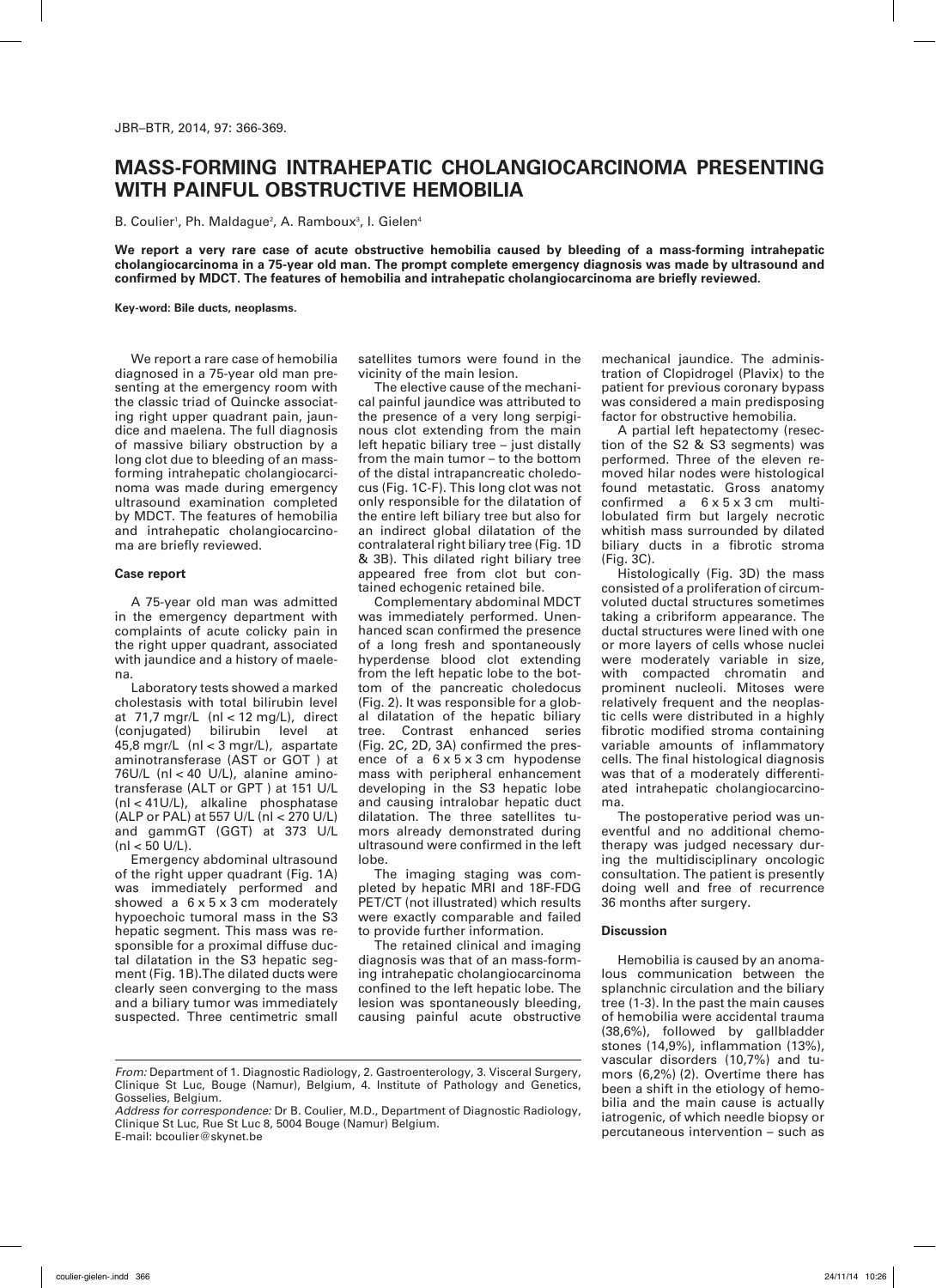

*Fig. 1. —* Six selected views of the right upper quadrant ultrasound illustrate the full diagnosis of a S3 slightly hypoechoic tumoral mass (white star on A & B) surrounded by a hypoechoic rim (small black arrows on A) and being responsible of a retrograde dilatation of the S3 biliary thee (white arrows on B). It is prolonged by a very long clot obstructing the entire biliary tree from the hile (black arrows on C & D) to the bottom of the pancreatic choledocus (black arrows on E & F). Simultaneous dilatation of the right biliary tree is seen (white arrow on D) (black star: gallbladder).

transhepatic cholangiography – account for the main part and are related to a more and more increasing practice (2, 4). Stones in the gallbladder or in the biliary tree may also cause direct mucosal damage or may erode the cystic artery leading usually to minor bleeding (2). Nevertheless acalculous cholecystitis may also lead to hemobilia due to the high pressure induced. Cholangitis, parasite diseases (ascariasis or hydatid disease) and hepatic abscesses are other possible causes of hemobilia. Malignancies of the liver (hepatocarcinoma, cholangiocarcinoma and metastases), of the pancreas and biliary tract, especially in advanced stages, may also cause hemobilia by direct invasion of surrounding vessels (2). Finally vascular diseases comprising polyarteritis nodosa, aneurysms of the hepatic artery but also coagulopathies (i.e. Bernard-Soulier syndrome, idiopathic thrombocytopenic purpura, hemophilia and treatment with anticoagulants)

have been implicated in the induction of hemobilia (2-3).

Cholangiocarcinoma presenting with hemobilia is an extremely rare event and to our best knowledge there have been only three or four previous descriptions (3, 4-7) essentially in Southeast Asia were the disease is more prevalent. In the reported case the administration of Clopidrogel (Plavix) to the patient for previous coronary bypass was considered an associated predisposing factor for obstructive hemobilia.

The most common symptoms associated with hemobilia are jaundice (30%), biliary colic (52%), and gastrointestinal hemorrhage (73%) (2-4). These three symptoms are referred to as Quincke's classic triad of hemobilia. This complete triad was found in our patient but only occurs in approximately 22% - 37,9% of symptomatic patients (2-5). Hemobilia usually concerns minor bleeding and stops spontaneously in most cases. In cases of very active bleeding, the blood flows rapidly into the duodenum and the patient usually presents with maelena or hematemesis. In contrast, a slow bleeding tends to form clots and preferentially may cause biliary obstruction because the blood does not mix with bile and forms separate layers due to the difference in gravity and surface tension (2).

The currently available diagnostic modalities for hemobilia include esophagogastroduodenoscopy, side- view endoscopy, abdominal MDCT, ultrasonography, and angiography (2). Although CT angiography is very helpful to detect the bleeding point and mass lesions, it does not indicate the amount and rate of bleeding. An endoscopy has many advantages in that endoscopy can demonstrate fresh blood around the ampulla of Vater and exclude the other bleeding sites in the gastrointestinal tract. ERCP plays important roles in the diagnosis of hemobilia. The rate and amount of bleeding can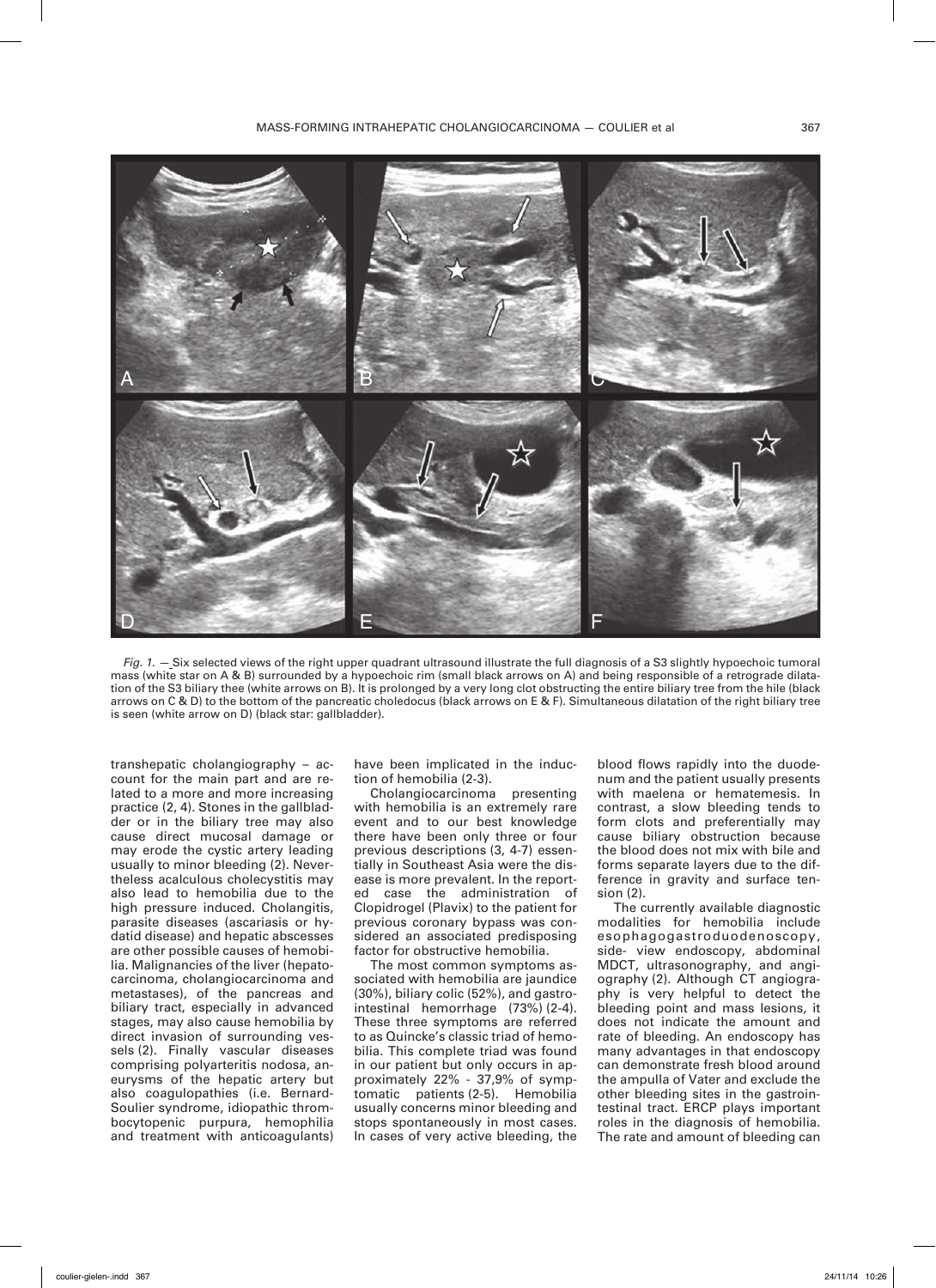

*Fig. 2. —* Coronal oblique MPR (A) and axial (B) views of the unenhanced CT illustrate the presence of a fresh long spontaneously hyperdense extending from the left hepatic lobe to the bottom of the pancreatic choledocus (black arrow). Coronal oblique (C & D) obtained from contrast enhanced CT illustrate the massive global dilatation of the entire biliary tree (white arrow on C) and the long clot occupying the entire length of the extrahepatic bile duct (black arrows on D).

be directly estimated and opacification of the biliary tree can reveal the causes of hemobilia, the type and site of filling defects, and degree of bile duct dilatation (2).

In the report case the patient presented with the Quincke's classic triad but his dominant symptom was nevertheless an extremely acute colicky pain in the right upper quadrant associated with jaundice. For this reason ultrasound was first performed as the recommended initial emergent imaging test in patients with signs and symptoms of hepatic, gallbladder or biliary disease as well as right upper quadrant pain (8-9). The full imaging diagnosis was directly made by this first line imaging modality and the other imaging modalities (MDCT, MRI and PET/CT) which were performed to complete the preoperative staging didn't reveal fundamental additional data.

Cholangiocarcinoma accounts for 3% of all gastrointestinal cancers and is the second most common primary malignancy of the liver (5, 10).

It accounts for approximately 15- 20% of all primary liver cancers (11). The prevalence and mortality of intrahepatic cholangocarcinoma are continuously increasing the highest prevalence being found in Southeast Asia (10-11). On the contrary, the prevalence of cholangiocarcinoma of the gallbladder and extrahepatic cholangiocarcinoma seems to remain rather constant or decrease (10).

Recognized risk factors for cholangiocarcinoma all share the common feature of chronic biliary inflammation (10-12). Schistosomiasis and hepatolithiasis are common risk factors in eastern Asia, whereas primary sclerosing cholangitis, liver cirrhosis, alcohol-related liver disease, and diabetes are relatively common risk factors in Western countries (10). Various viral infections, anomalies and/or malformations of the biliary tract, biliary-enteric drainage procedures and environmental or occupational toxins also constitute risk factors (10, 12).

Based on gross anatomic morphologic characteristics, cholangiocarcinoma are classified into massforming, periductal infiltrating and intraductal grow type (10, 12). Traditionally, extrahepatic bile duct cancer has been classified as nodular, sclerosing, or papillary, corresponding to the mass-forming, periductal infiltrating, and intraductal growth types of intrahepatic cholangiocarcinoma, respectively (10, 12-13). This classification is useful for the interpretation of the imaging findings and for the differential diagnosis but also for prediction of dissemination, prognosis and planning of surgery (10).

The reported case was a typical intrahepatic mass-forming cholangiocarcinoma (MFC) where a homogenous mass with irregular but well-defined margin is found with a frequent dilatation of the biliary intrahepatic tree at the periphery. This type of intrahepatic cholangiocarcinoma is the most common representing 60% of all intrahepatic cholangiocarcinomas (11, 13). During ultrasound MFC is homogenous well-defined mass with irregular but well-defined margin and presenting with a peripheral hypoechoic rim – as found in the reported case – in about 33% of cases. Tumors larger than 3 cm are usually hyperechoic and tumors less than 3 cm are rather hypo- or isoechoic. In the reported case the echogenicity appeared heterogeneous but predominantly hypoechoic (10, 13). Typical CT features of the mass-forming type of cholangiocarcinoma include homogeneous attenuation, irregular peripheral enhancement – as illustrated in our case – with gradual centripetal enhancement on much delayed phase – phase not performed in the reported case  $-$  (10-12). The degree of delayed enhancement is closely related to the proportion of fibrous stroma. Capsular retraction, the presence of satellite nodules – as found in our patient – and vascular encasement without the formation of a grossly thrombus are other possible features. The MR imaging features of mass-forming cholangiocarcinoma are similar to its CT features (10).

At gross examination, mass-forming cholangiocarcinoma is characterized by a homogeneous sclerotic mass with an irregular lobulated margin, typically in the absence of hemorrhage or central necrosis. The tumor is firm and whitish gray because of its large amount of fibrous stroma (13). Histologically the viable